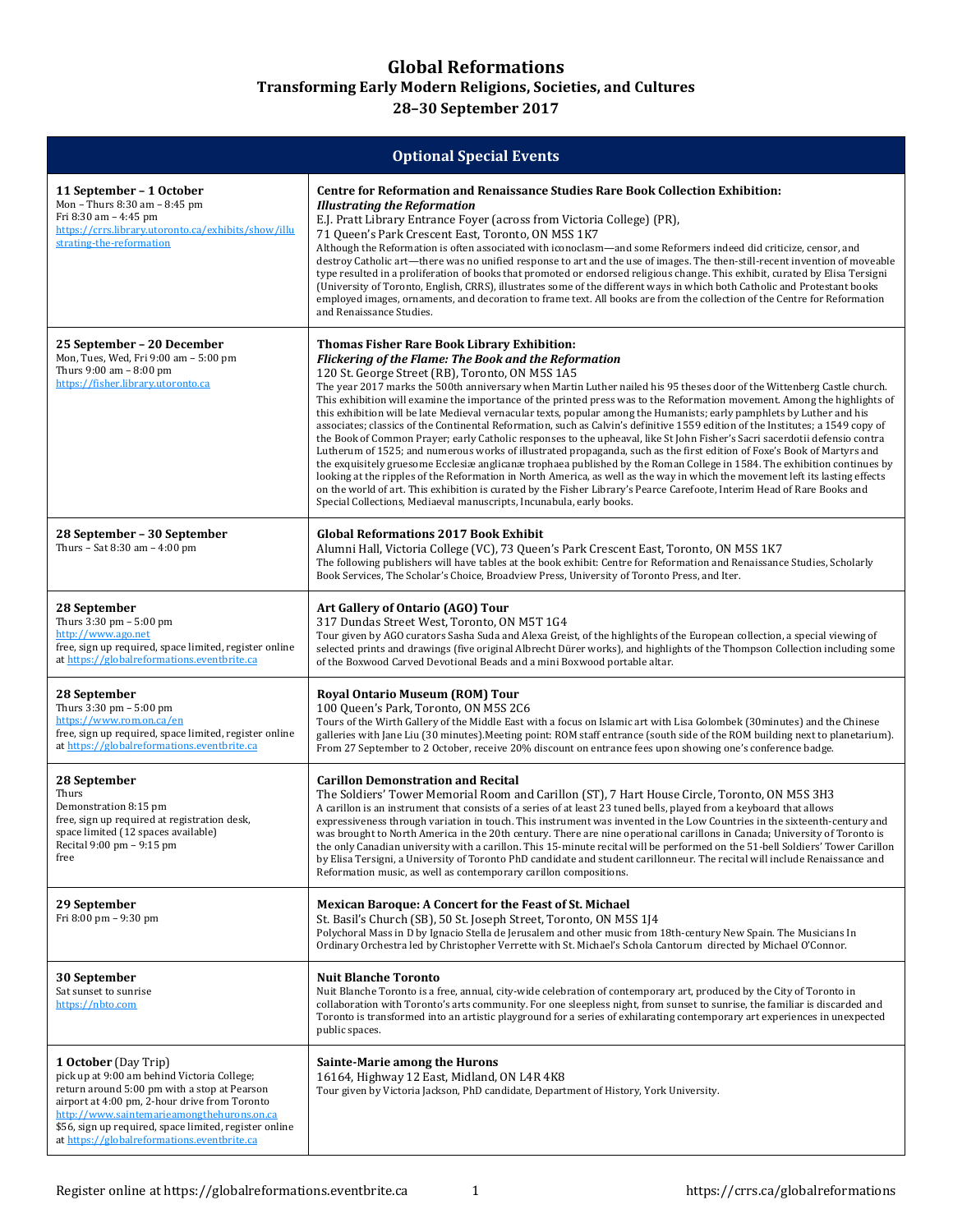| <b>Thursday 28 September 2017</b> |                                                                                                                                                                                                                                                                                                                                                              |                                                                                                                                                                                             |                                                                                                                                                                                                              |  |  |
|-----------------------------------|--------------------------------------------------------------------------------------------------------------------------------------------------------------------------------------------------------------------------------------------------------------------------------------------------------------------------------------------------------------|---------------------------------------------------------------------------------------------------------------------------------------------------------------------------------------------|--------------------------------------------------------------------------------------------------------------------------------------------------------------------------------------------------------------|--|--|
| $8:00$ am $-$<br>$9:00$ am        | <b>Breakfast and Registration</b><br>Alumni Hall, Victoria College (VC)                                                                                                                                                                                                                                                                                      |                                                                                                                                                                                             |                                                                                                                                                                                                              |  |  |
| $8:00$ am $-$<br>$4:00$ pm        | <b>Registration/Information Desk</b><br>Alumni Hall, Victoria College (VC)<br>(Please note: Registration will be located in the VC entrance foyer, just in front of Alumni Hall, from 8:00 am to 10:00 am)                                                                                                                                                   |                                                                                                                                                                                             |                                                                                                                                                                                                              |  |  |
| $8:30$ am $-$<br>$4:00$ pm        |                                                                                                                                                                                                                                                                                                                                                              | <b>Book Exhibit</b><br>Alumni Hall, Victoria College (VC)                                                                                                                                   |                                                                                                                                                                                                              |  |  |
| $9:00$ am $-$<br>$9:25$ am        | <b>Opening Remarks</b><br>Stephen Rupp, Acting Principal, Victoria College, University of Toronto<br>Ethan Matt Kavaler, Director, Centre for Reformation and Renaissance Studies, University of Toronto<br>Nicholas Terpstra, Conference Organizer, Professor and Chair, Department of History, University of Toronto<br>Alumni Hall, Victoria College (VC) |                                                                                                                                                                                             |                                                                                                                                                                                                              |  |  |
| $9:30$ am $-$<br>$11:00$ am       | [1] America in the Global Reformation<br>Chair: Brian Clarke, Toronto School of Theology<br>Room: Private Dining Room (PDR), Burwash<br>Hall (BW)                                                                                                                                                                                                            | [2] Conflicted Conversions<br>Chair: Tamara Walker, University of Toronto<br>Room: Victoria College Chapel, 2nd Floor,<br>VC213, Victoria College (VC)                                      | [3] Under the Radar: Identities in Diasporas<br>Chair: Christopher Black, University of Glasgow<br>Room: VC115, Victoria College (VC)                                                                        |  |  |
|                                   | [1.1] Christine Marie Koch, University of<br>Paderborn<br>Exile Identity and the Pietist Reform Movement:<br>Constructing the Georgia Salzburger                                                                                                                                                                                                             | [2.1] Oona Paredes, National University of<br>Singapore<br>On Several Serious Crimes Committed in the<br>Province of Caraga: Conversion and Conflict in<br>Early Colonial Mindanao          | [3.1] James Nelson Novoa, University of Ottawa<br>The Portuguese New Christian nação as a<br>Catholic Diaspora                                                                                               |  |  |
|                                   | [1.2] Andreas Oberdorf, University of Münster<br>The Inter-Faith Encounter of Catholics and<br>Protestants in Late 18th-Century Pennsylvania                                                                                                                                                                                                                 | [2.2] Mark Meyerson, University of Toronto<br>Baptism and Brotherhood? The Forced<br>Conversion of the Muslims of the Kingdom of<br>Valencia                                                | [3.3] Stefano Villani, University of Maryland,<br><b>College Park</b><br>Between the Church of England and the<br>Lutherans: Foreign Protestants in Sixteenth-<br>Century Venice                             |  |  |
|                                   |                                                                                                                                                                                                                                                                                                                                                              | [2.3] Hana Suckstorff, University of Toronto<br>"In my heart, I always believed": Renegades in<br>Early Modern Italy                                                                        |                                                                                                                                                                                                              |  |  |
| $11:00$ am $-$<br>11:15 am        |                                                                                                                                                                                                                                                                                                                                                              | <b>Coffee Break</b><br>Alumni Hall, Victoria College (VC)                                                                                                                                   |                                                                                                                                                                                                              |  |  |
| $11:15$ am $-$<br>12:45 pm        | [4] Modelling Networks of English Reform<br>Chair: Colin Rose, Brock University<br>Organizer: Matthew Milner<br>Room: Private Dining Room (PDR), Burwash<br>Hall (BW)                                                                                                                                                                                        | [5] Fashioning the Muslim Other<br>Chair: Mark Meyerson, University of Toronto<br>Room: Victoria College Chapel, 2nd Floor,<br>VC213, Victoria College (VC)                                 | [6] Cross-Confessional Encounters<br>Chair: Jean-Olivier Richard, University of<br>Toronto<br>Room: VC115, Victoria College (VC)                                                                             |  |  |
|                                   | [4.1] Susan Cogan, Utah State University, and<br>Matthew Milner<br><b>Building Large Events Using NanoHistory.org</b>                                                                                                                                                                                                                                        | [5.1] Heather Coffey, Ontario College of Art and<br>Design University<br>Prophet or Sultan? An Instance of Turquerie in<br>Michel's Baudier's Histoire générale de la religion<br>des Turcs | [6.1] Cedric Cohen-Skalli, University of Haifa<br>The Apocalyptic Encounter of Christianity, Islam<br>and Judaism in Isaac Abravanel's Messianic<br>Writings and the Rise of a New Apologetics of<br>Judaism |  |  |
|                                   | [4.2] Susan Cogan, Utah State University<br>[5.2] Borja Franco Llopis, Universidad Nacional<br>Networks of Coexistence Becoming Visible: Using<br>de Educación a Distancia<br>Nanohistory to Visualize Post-Reformation Social<br>Images in Conflict: Some Representations of<br>Moriscos, and Turks in Iberia<br><b>Networks</b>                            |                                                                                                                                                                                             | [6.2] Remi Alie, University of Western Ontario<br>"The greatnesse of this empire": Orientalism and<br>Empire in the Work of John Finch, 1674-1681                                                            |  |  |
|                                   | [4.3] Matthew Milner<br>Towards a Networked Historiography of the<br><b>English Reformation</b>                                                                                                                                                                                                                                                              | [5.3] Christopher Baldwin, University of Toronto<br>"The Presbyter-Turk": Islam, Religious Dissent,<br>and Political Identity in Restoration Political<br><b>Ballads</b>                    | [6.3] John McCormack, Aurora University<br>Aristotle, Buddha, and the Devil: Jesuits and the<br>Religions of Southeast Asia in the Seventeenth-<br>Century                                                   |  |  |
|                                   |                                                                                                                                                                                                                                                                                                                                                              |                                                                                                                                                                                             | [6.4] Judith Pocock<br>Unifying Light: Early Quakers and Islam                                                                                                                                               |  |  |
| 12:45 pm<br>$-1:45$ pm            | <b>Lunch Break</b><br>Alumni Hall, Victoria College (VC)                                                                                                                                                                                                                                                                                                     |                                                                                                                                                                                             |                                                                                                                                                                                                              |  |  |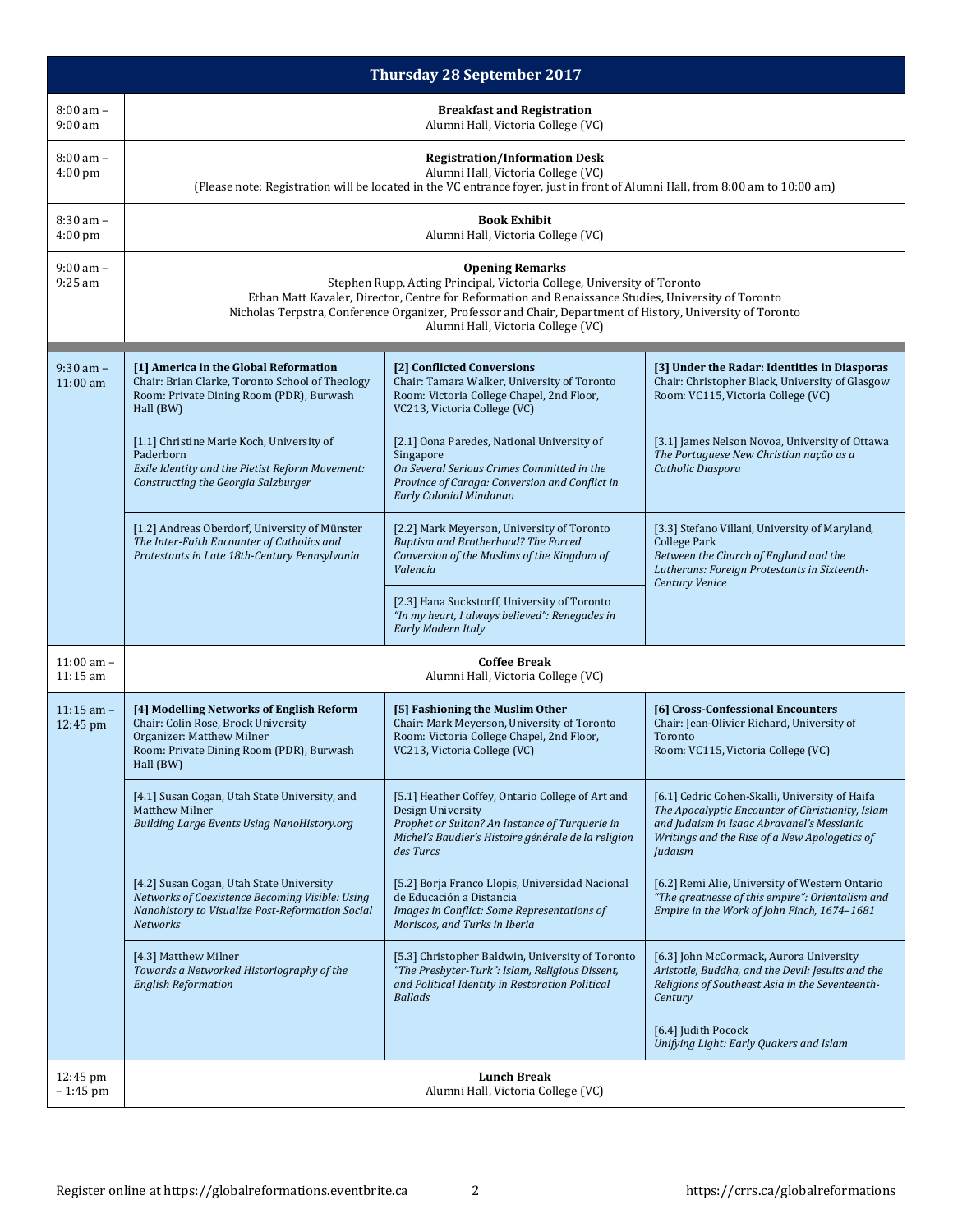| <b>Thursday 28 September 2017</b> |                                                                                                                                                                                                                                 |                                                                                                                                                         |  |
|-----------------------------------|---------------------------------------------------------------------------------------------------------------------------------------------------------------------------------------------------------------------------------|---------------------------------------------------------------------------------------------------------------------------------------------------------|--|
| $1:45$ pm $-$<br>$2:45$ pm        | [7] Transforming the Sacred in the Early Modern Iberian World<br>Chair: Justine Walden, University of Toronto<br>Room: Private Dining Room (PDR), Burwash Hall (BW)                                                             | [8] Reform on the Road<br>Chair: Thomas V. Cohen, York University<br>Room: Victoria College Chapel, 2nd Floor, VC213, Victoria College<br>(VC)          |  |
|                                   | [7.1] Emiro Martínez-Osorio, York University<br>Call to Reform: Indigenous Elites and the Evangelization of the New<br>Kingdom of Granada                                                                                       | [8.1] Elizabeth Cohen, York University<br>From Constantinople to Rome: A Quirky Tale                                                                    |  |
|                                   | [7.2] Michael Assis, Bard Graduate Center<br>Chocolate: The Food of Whose God?                                                                                                                                                  | [8.2] Alexander Schunka, Freie Universität Berlin<br>Controversial Encounters: German Protestant Travellers to the Holy<br>Land in the Confessional Age |  |
|                                   |                                                                                                                                                                                                                                 |                                                                                                                                                         |  |
| $3:30$ pm $-$<br>$5:15$ pm        | <b>Royal Ontario Museum (ROM) Tour</b><br>sign up required, space limited, register online<br>at https://globalreformations.eventbrite.ca                                                                                       | Art Gallery of Ontario (AGO) Tour<br>sign up required, space limited, register online<br>at https://globalreformations.eventbrite.ca                    |  |
|                                   |                                                                                                                                                                                                                                 |                                                                                                                                                         |  |
| $8:15$ pm                         | <b>Carillon Demonstration</b><br>sign up required at registration desk, space limited (12 spaces available)<br>Elisa Tersigni<br>The Soldiers' Tower Memorial Room and Carillon (ST) (7 Hart House Circle, Toronto, ON M5S 3H3) |                                                                                                                                                         |  |
| $9:00 \text{ pm} -$<br>$9:15$ pm  | <b>Carillon Recital</b><br>Elisa Tersigni<br>The Soldiers' Tower Memorial Room and Carillon (ST) (7 Hart House Circle, Toronto, ON M5S 3H3)                                                                                     |                                                                                                                                                         |  |

| <b>Wifi Credentials and List of Rooms</b>                                                                                    |                                                                                                                              |  |  |
|------------------------------------------------------------------------------------------------------------------------------|------------------------------------------------------------------------------------------------------------------------------|--|--|
| ** Wifi Credentials **<br>Connect to the U of T network, then login:<br>Conference ID (LOGIN): crrs2017<br>Password: 2017grc |                                                                                                                              |  |  |
| Victoria College (VC)<br>73 Queen's Park Crescent East, Toronto, ON M5S 1K7                                                  | Alumni Hall<br>Vic Fover<br>VC101<br><b>VC115</b><br>VC206<br>VC <sub>212</sub><br>Victoria College Chapel, 2nd Floor, VC213 |  |  |
| <b>Emmanuel College (EM)</b><br>75 Queen's Park Crescent East, Toronto, ON M5S 1K7                                           | EM119<br>South Foyer                                                                                                         |  |  |
| <b>Burwash Hall (BW)</b><br>89 Charles Street West, Toronto, ON M5S 1K6                                                      | Private Dining Room (PDR)                                                                                                    |  |  |
| The Soldiers' Tower Memorial Room and Carillon (ST)<br>7 Hart House Circle, Toronto, ON M5S 3H3                              | (Thursday Recital Only)                                                                                                      |  |  |
| <b>Muzzo Family Alumni Hall (AH)</b><br>121 St. Joseph Street, Toronto, ON M5S 1J4                                           | Alumni 100 (Friday Plenary Only)                                                                                             |  |  |
| John M. Kelly Library (KL)<br>113 St. Joseph Street, Toronto, ON M5S 1J4                                                     | Kelly Café (Friday Reception Only)                                                                                           |  |  |
| St. Basil's Church (SB)<br>50 St. Joseph Street, Toronto, ON M5S 1J4                                                         | (Friday Concert Only)                                                                                                        |  |  |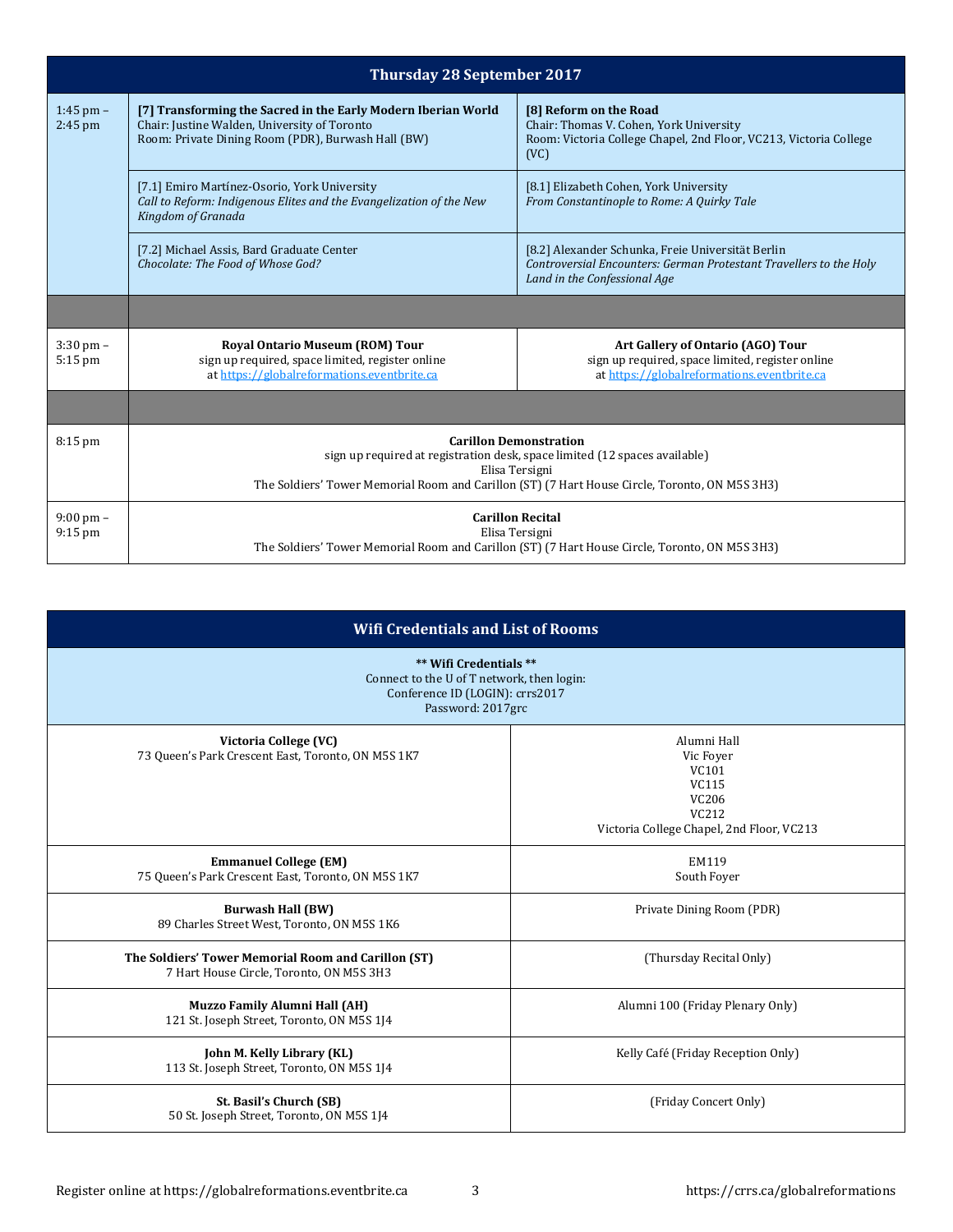| <b>Friday 29 September 2017</b> |                                                                                                                                                                                                                                                                                                                                              |                                                                                                                                                                                                                      |                                                                                                                                                                                                                                         |  |
|---------------------------------|----------------------------------------------------------------------------------------------------------------------------------------------------------------------------------------------------------------------------------------------------------------------------------------------------------------------------------------------|----------------------------------------------------------------------------------------------------------------------------------------------------------------------------------------------------------------------|-----------------------------------------------------------------------------------------------------------------------------------------------------------------------------------------------------------------------------------------|--|
| $8:00$ am $-$<br>$9:00$ am      | <b>Breakfast</b><br>Alumni Hall, Victoria College (VC)                                                                                                                                                                                                                                                                                       |                                                                                                                                                                                                                      |                                                                                                                                                                                                                                         |  |
| $8:00$ am $-$<br>$4:00$ pm      | <b>Registration/Information Desk</b><br>Alumni Hall, Victoria College (VC)                                                                                                                                                                                                                                                                   |                                                                                                                                                                                                                      |                                                                                                                                                                                                                                         |  |
| 8:30 am -<br>$4:00 \text{ pm}$  |                                                                                                                                                                                                                                                                                                                                              | <b>Book Exhibit</b><br>Alumni Hall, Victoria College (VC)                                                                                                                                                            |                                                                                                                                                                                                                                         |  |
| $9:00$ am $-$<br>$10:30$ am     | [9] Writers, Diplomats, and Refugees:<br>Literature, Diplomacy and Cross-Confessional<br><b>Encounters</b><br>Chair: John Christopoulos, University of British<br>Columbia<br>Organizer: Diego Pirillo, University of California,<br>Berkeley<br>Respondent: Natalie Rothman, University of<br>Toronto<br>Room: VC206, Victoria College (VC) | [10] Reverberations of Reformation in the Arts<br>Chair: Michael O'Connor, University of Toronto<br>Room: VC212, Victoria College (VC)                                                                               | [11] Confessional and Textual Dynamics in<br>Ottoman Sunni Islam (15th-18th Centuries)<br>Chair: Derin Terzioglu, Boğazici University<br>Organizer: Tijana Krstic, Central European<br>University<br>Room: VC101, Victoria College (VC) |  |
|                                 | [9.1] Timothy Hampton, University of California,<br>Berkeley<br>The Diplomatic Tongue: Negotiation, National<br>Language, and Confessional Identity in and around<br>Shakespeare                                                                                                                                                             | [10.1] Amanda Pullan, University of Toronto<br>British Women's Seventeenth-Century Embroidery: A<br>Visual Legacy of the Reformation                                                                                 | [11.1] Abdullah Vahdi Kanatsiz, Boğaziçi University<br>"Confessional" Dynamics in Ottoman Sunni Islam in<br>the 17th Century                                                                                                            |  |
|                                 | [9.2] Diego Pirillo, University of California, Berkeley<br>The Diplomacy of Refugees: Espionage and Theology<br>in the Anglo-Venetian Renaissance                                                                                                                                                                                            | [10.2] Rosalind Kerr, University of Alberta<br>A Legendary Battle between the Counter-<br>Reformation Church and the Italian Professional<br>Theatre: Cardinal Borromeo Yields to the Gelosi<br>Troupe in Milan 1583 | [11.2] Tijana Krstic, Central European University<br>Was there an Ottoman Sunni "Confession"?                                                                                                                                           |  |
|                                 | [9.3] Carol Chillington Rutter, University of<br>[10.3] Catalina Vicens, Leiden University<br>Convergence of Jewish and Christian Musical<br>Warwick<br>Traditions in 16th Century Germany: Johannes<br>The English Ambassador Licks his Wounds: Wotton<br>in Venice after the Interdict<br>Reuchlin's De Accentibus (1518)                  |                                                                                                                                                                                                                      | [11.3] Nir Shafir, University of California San Diego<br>/ Boğaziçi University<br>Tobacco Pamphlets: Examining the Sunnitization of<br>the Ottoman Empire through a Commodity and its<br>Pamphleteers                                   |  |
| $10:30$ am $-$<br>10:45 am      | <b>Coffee Break</b><br>Alumni Hall, Victoria College (VC)                                                                                                                                                                                                                                                                                    |                                                                                                                                                                                                                      |                                                                                                                                                                                                                                         |  |
| $10:45$ am $-$<br>12:45 pm      | [12] Charming Enemies: Unusual Encounters on<br>the Radical Fringe<br>Chair: Mark McGowan, University of Toronto<br>Room: VC206, Victoria College (VC)                                                                                                                                                                                       | [13] Physical and Legal Enclosures<br>Chair: Natalie Rothman, University of Toronto<br>Room: VC212, Victoria College (VC)                                                                                            | [14] Global Print and Travelling Books<br>Chair: Pearce Carefoote, Thomas Fisher Rare Book<br>Library<br>Room: VC101, Victoria College (VC)                                                                                             |  |
|                                 | [12.1] Marvin Anderson, Centre for Reformation<br>and Renaissance Studies<br>The Eclipse of Divine Ubiquity by Human Iniquity:<br>Jacob Boehme and the Thirty Years' War                                                                                                                                                                     | [13.1] Justine Walden, University of Toronto<br>Jewish Immigration and Enclosure in Granducal<br>Florence on the Eve of Ghettoization (1571)                                                                         | [14.1] Cezary Galewicz, Jagiellonian University<br>Preachers, Printers and Pundits: Protestant<br>Missionary Presses in the Making of Early Modern<br>India                                                                             |  |
|                                 | [12.2] Dane Daniel, Wright State University<br>Paracelsus Confronts the Mauerkirche: Christ's "New<br>Creation" in Inter-Confessional Paracelsianism                                                                                                                                                                                         | [13.2] Fabrizio Titone, Universidad del País Vasco<br>Women, Immigrants, and Ecclesiastical Authority in<br>Sicily in the Fifteenth and Sixteenth Centuries                                                          | [14.2] Elizabeth Ferguson, University of Toronto<br>Ideas From Across the Channel: Post-Reformation<br>English Catholicism through the Lens of Printed<br><b>Texts</b>                                                                  |  |
|                                 | [12.3] Sofia Guthrie, University of Warwick<br>The Classical Tradition in the Service of the<br>Protestant Cause: Dishevelled Germania in an Epic<br>about Gustavus Adolphus                                                                                                                                                                 | [13.3] Stephanie M. Cavanaugh, McGill University<br>Morisca Women and the Defence of Community in<br>Sixteenth-Century Spain                                                                                         | [14.3] Gert Gielis, Leuven University, and César<br>Manrique, Universidad Nacional Autónoma de<br>México<br>From Louvain to "New Spain": Theologians from the<br>Low Countries and Their Readers in the Viceroyalty<br>of New Spain     |  |
|                                 | [12.4] David Y. Neufeld, University of Arizona / The<br>Division for Late Medieval and Reformation Studies<br>Wandering the Lord's Earth: Anabaptist Movement<br>in Reformed Zurich, 1585-1650                                                                                                                                               | [13.4] Allison Graham, University of Toronto<br>"Within the Walls": Hispanicization and Institutional<br>Enclosure in Seventeenth-Century Manila                                                                     | [14.4] Elisa Tersigni, University of Toronto<br>"Mutual Participation": Editor as Author of Early<br>Modern Protestant Propaganda                                                                                                       |  |
| 12:45 pm -<br>$1:45$ pm         | <b>Lunch Break</b><br>Alumni Hall, Victoria College (VC)                                                                                                                                                                                                                                                                                     |                                                                                                                                                                                                                      |                                                                                                                                                                                                                                         |  |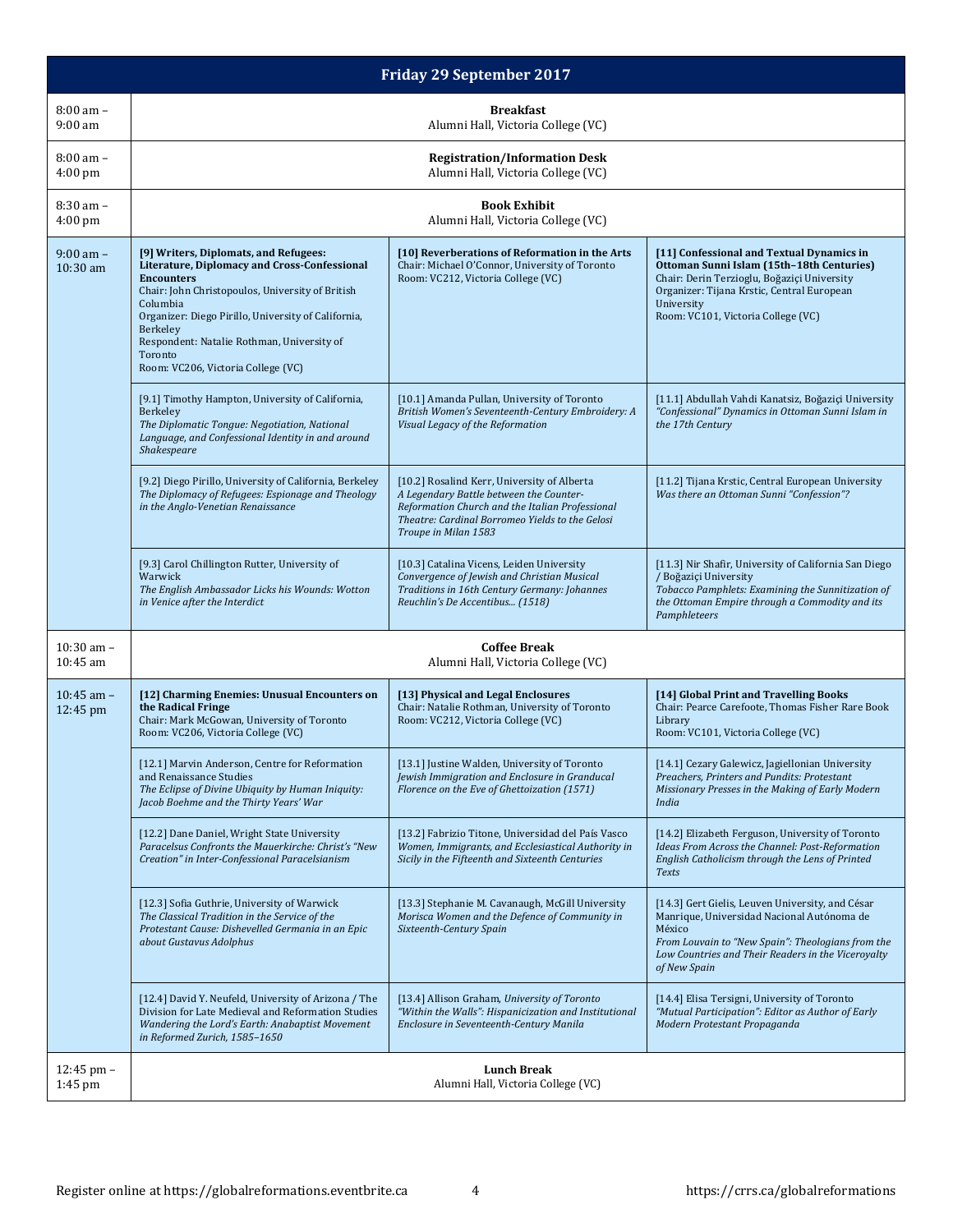|                                | <b>Friday 29 September 2017</b>                                                                                                                                                                                                                                                                                                                                                                                                            |                                                                                                                                                                                                                             |                                                                                                                                                                                                                                                                                                   |  |  |
|--------------------------------|--------------------------------------------------------------------------------------------------------------------------------------------------------------------------------------------------------------------------------------------------------------------------------------------------------------------------------------------------------------------------------------------------------------------------------------------|-----------------------------------------------------------------------------------------------------------------------------------------------------------------------------------------------------------------------------|---------------------------------------------------------------------------------------------------------------------------------------------------------------------------------------------------------------------------------------------------------------------------------------------------|--|--|
| $1:45$ pm $-$<br>$3:15$ pm     | [15] Amsterdamnified! Reimaging Early Modern<br>Religious Outsiders in the Dutch Republic and<br>the World<br>Chair: Piet Visser, Vrije Universiteit Amsterdam,<br>Emeritus<br>Organizer: Gary Waite, University of New<br>Brunswick<br>Room: VC206, Victoria College (VC)                                                                                                                                                                 | [16] Corporeal Imagery and Persuasion<br>Chair: Konrad Eisenbichler, University of Toronto<br>Room: VC212, Victoria College (VC)                                                                                            | [17] Sunnis, Shia and those in between:<br><b>Changing Definitions and Relations (15th-18th</b><br>Centuries)<br>Chair: Nir Shafir, University of California San Diego<br>/ Boğaziçi University<br>Organizer: Tijana Krstic, Central European<br>University<br>Room: VC101, Victoria College (VC) |  |  |
|                                | [15.1] Michael Driedger, Brock University<br>Comparing Sikhs and Anabaptists in Light of Merry<br>Wiesner-Hanks' Religious Transformations in the<br>Early Modern World                                                                                                                                                                                                                                                                    | [16.1] William Leeming, Ontario College of Art and<br>Design University<br>On Images of Bodily Transformation, Monstrous<br>Births, and Humankind in all its Numerous Shapes in<br>Fortuno Liceti's De Monstris (1634-1635) | [17.1] Derin Terzioglu, Boğaziçi University<br>Containing Confessional Ambiguity in the<br>Confessional Age: Sufism and Alid Loyalty in the<br>Ottoman Empire during the Sixteenth and<br>Seventeenth Centuries                                                                                   |  |  |
|                                | [15.2] Gary Waite, University of New Brunswick<br>Messianic Expectations, Occultist Dreams, and<br>Spiritualism: Jews and Christian Nonconformists<br>Reimagine Religious Identity in Seventeenth-Century<br><b>Holland and England</b>                                                                                                                                                                                                    | [16.2] Chrystine L. Keener, Ringling College of Art<br>and Design<br>Botticelli's Mystic Nativity: The Madonna's Corona<br>Inverted                                                                                         | [17.2] Selim Güngörürler, Boğaziçi University<br>The De-escalation of Sectarian Strife between Shia<br>Safavids and Sunni Ottomans after 1639                                                                                                                                                     |  |  |
|                                | [15.3] Nina Schroeder, Queen's University<br>Spirit, Water, and Blood: Representations<br>of Anabaptist Baptism in Visual Culture of the Early<br>Modern Dutch Republic                                                                                                                                                                                                                                                                    | [16.3] Stephanie Shiflett, Boston University<br>A Reformed Heart: Subversion Through Anatomy in<br>the Work of Abraham Ortelius                                                                                             |                                                                                                                                                                                                                                                                                                   |  |  |
| $3:15$ pm $-$<br>$3:30$ pm     | <b>Coffee Break</b><br>Alumni Hall, Victoria College (VC)                                                                                                                                                                                                                                                                                                                                                                                  |                                                                                                                                                                                                                             |                                                                                                                                                                                                                                                                                                   |  |  |
| $3:30$ pm $-$<br>5:00 pm       | [18] Believing is Seeing: Debating Reform<br>Chair: Piet Visser, Vrije Universiteit Amsterdam,<br>Emeritus<br>Room: VC206, Victoria College (VC)                                                                                                                                                                                                                                                                                           | [19] Cross-Cultural Confessionalization:<br><b>Identity and Making Publics</b><br>Chair: Michael Driedger, Brock University<br>Room: VC212, Victoria College (VC)                                                           | [20] Inter- and Intra-Confessional Dynamics in<br>Southeast/Central Europe on the Eve and<br>During the Ottoman Rule, 15th-17th Centuries<br>Chair: Cesare Santus, École française de Rome<br>Organizer: Tijana Krstic, Central European<br>University<br>Room: VC101, Victoria College (VC)      |  |  |
|                                | [18.1] Albert Gootjes, Utrecht University<br>Of Voetians and Cocceians: Perceptions of<br>"Reformation" in Seventeenth-Century Utrecht                                                                                                                                                                                                                                                                                                     | [19.1] Abdullah Farooqi, University of Toronto<br>A Return to Purity?: Millenarian Identities in<br>the Muslim Mediterranean                                                                                                | [20.1] Luka Špoljarić, University of Zagreb<br>Uniate Politics in a Local Context: Rethinking the<br>Catholicization of the Bosnian Kingdom 1439-1463                                                                                                                                             |  |  |
|                                | [18.2] Genji Yasuhira, Tilburg University<br>Lay Perceptions of the Utrecht Schism (1723):<br>Through Debates on Orphans in the Catholic<br>Chamber of Charity in Eighteenth-Century Utrecht                                                                                                                                                                                                                                               | [19.2] Elaine Fisher, Stanford University<br>The Religious Publics of Early Modern South India                                                                                                                              | [20.2] Emese Muntán, Central European University<br>Confessional Transgressions in the Household-<br>Negotiating the Legitimacy of (Inter)marriages in<br>Seventeenth-Century Banat                                                                                                               |  |  |
|                                | [18.3] David Robinson, University of Toronto<br>"Un Rémede plus doux": The 1600 Fontainebleau<br>Conference in Context                                                                                                                                                                                                                                                                                                                     | [19.3] Jeremy Fradkin, The Johns Hopkins<br>University<br>Accounts of Spanish Evangelization in the English<br>Revolution: Empire, Enmity, and Emulation                                                                    | [20.3] Margarita Voulgaropoulou, Central European<br>University<br>Between the Lion and the Crescent: War,<br>Displacement and the Dynamics of Cultural<br>Exchange in Early Modern Dalmatia                                                                                                      |  |  |
|                                |                                                                                                                                                                                                                                                                                                                                                                                                                                            |                                                                                                                                                                                                                             |                                                                                                                                                                                                                                                                                                   |  |  |
| $5:30$ pm $-$<br>$7:00$ pm     | Plenary Lecture: University of St. Michael's College Furlong Lecture<br>Jaime Lara, Arizona Center for Medieval and Renaissance Studies<br>Divine Compensation: Losing Protestants but Gaining Lost Tribes and New Christians<br>Chair: Randy Boyagoda, Principal and Vice-President, University of St. Michael's College, University of Toronto<br>Alumni 100, Muzzo Family Alumni Hall (AH) (121 St. Joseph Street, Toronto, ON M5S 1J4) |                                                                                                                                                                                                                             |                                                                                                                                                                                                                                                                                                   |  |  |
| $7:00 \text{ pm} -$<br>8:00 pm | University of St. Michael's College Reception<br>Kelly Café, John M. Kelly Library (KL) (113 St. Joseph Street, Toronto, ON M5S 1J4)                                                                                                                                                                                                                                                                                                       |                                                                                                                                                                                                                             |                                                                                                                                                                                                                                                                                                   |  |  |
| $8:00 \text{ pm} -$<br>9:30 pm | <b>Mexican Baroque: A Concert for the Feast of St. Michael</b><br>Polychoral Mass in D by Ignacio Stella de Jerusalem<br>and other music from 18th-century New Spain<br>The Musicians In Ordinary Orchestra led by Christopher Verrette with<br>St. Michael's Schola Cantorum<br>directed by Michael O'Connor<br>St. Basil's Church (50 St. Joseph Street, Toronto, ON M5S 1J4)                                                            |                                                                                                                                                                                                                             |                                                                                                                                                                                                                                                                                                   |  |  |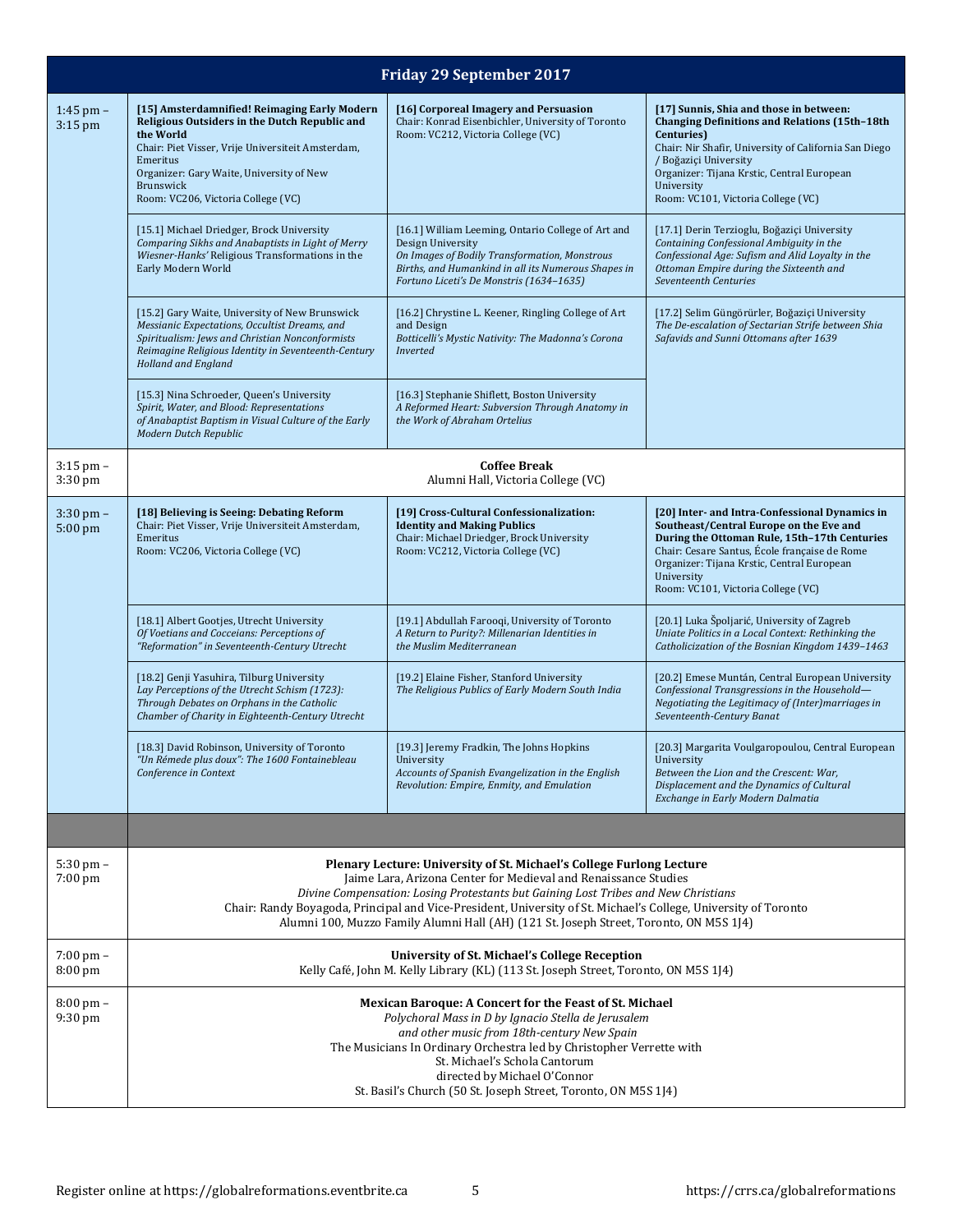| <b>Saturday 30 September 2017</b> |                                                                                                                                                                                                                                                 |                                                                                                                                                                                                                                                |                                                                                                                                  |                                                                                                                                                                                                          |  |
|-----------------------------------|-------------------------------------------------------------------------------------------------------------------------------------------------------------------------------------------------------------------------------------------------|------------------------------------------------------------------------------------------------------------------------------------------------------------------------------------------------------------------------------------------------|----------------------------------------------------------------------------------------------------------------------------------|----------------------------------------------------------------------------------------------------------------------------------------------------------------------------------------------------------|--|
| $8:00$ am $-$<br>$9:00$ am        | <b>Breakfast</b><br>Alumni Hall, Victoria College (VC)                                                                                                                                                                                          |                                                                                                                                                                                                                                                |                                                                                                                                  |                                                                                                                                                                                                          |  |
| 8:00 am -<br>4:00 pm              | <b>Registration/Information Desk</b><br>Alumni Hall, Victoria College (VC)                                                                                                                                                                      |                                                                                                                                                                                                                                                |                                                                                                                                  |                                                                                                                                                                                                          |  |
| 8:30 am -<br>4:00 pm              |                                                                                                                                                                                                                                                 |                                                                                                                                                                                                                                                | <b>Book Exhibit</b><br>Alumni Hall, Victoria College (VC)                                                                        |                                                                                                                                                                                                          |  |
| $9:00$ am $-$<br>10:30 am         | [21] Sinful Clergy: Scandal and the Problems of Clerical<br><b>Discipline</b><br>Chair and Organizer: John Christopoulos, University of British<br>Columbia<br>Room: Victoria College Chapel, 2nd Floor, VC213, Victoria College<br>(VC)        |                                                                                                                                                                                                                                                | [22] Dreaming Reform<br>Room: VC115, Victoria College (VC)                                                                       | Chair: Chair: Sanda Munjic, University of Toronto                                                                                                                                                        |  |
|                                   | [21.1] David Rosenthal<br>Five Priests Walk into a Bar: Clerics and Community in the Counter-<br><b>Reformation Italian City</b>                                                                                                                |                                                                                                                                                                                                                                                |                                                                                                                                  | [22.1] Yanan Qizhi, Pennsylvania State University<br>Discourses, Imaginations and the Politics in Confessional Era: Philip<br>Melanchthon's Dream about "Regensburg Hyena"                               |  |
|                                   | [21.2] Christopher Black, University of Glasgow<br>The Roman Inquisition and Troublesome Priests                                                                                                                                                |                                                                                                                                                                                                                                                |                                                                                                                                  | [22.2] Isabella Munari, Università degli Studi di Udine, Italy<br>The "Heretic" Dream of Gattinara for Charles V                                                                                         |  |
|                                   | [21.3] Ananya Chakravarti, Georgetown University<br>Notes on an Untold Scandal: Secrecy, Compromise and Discipline in<br><b>Early Modern Catholic Missions</b>                                                                                  |                                                                                                                                                                                                                                                | [22.3] Janine Rivière, New College, University of Toronto<br>"Nocturnal Whispers of the Almighty": The Reformation and the Dream |                                                                                                                                                                                                          |  |
| $10:30$ am $-$<br>10:45 am        | <b>Coffee Break</b><br>Alumni Hall, Victoria College (VC)                                                                                                                                                                                       |                                                                                                                                                                                                                                                |                                                                                                                                  |                                                                                                                                                                                                          |  |
| $10:45$ am $-$<br>12:45 pm        | [23] The Sexual Lives of Priests<br>Chair: Ananya Chakravarti, Georgetown<br>University<br>Organizer: John Christopoulos, University of<br><b>British Columbia</b><br>Room: Victoria College Chapel, 2nd Floor,<br>VC213, Victoria College (VC) | [24] Fighting De-Formation: Narratives of<br><b>Spiritual Change</b><br>Chair: Stuart Macdonald, Knox College<br>Room: VC115, Victoria College (VC)                                                                                            |                                                                                                                                  | [25] Armenian Confessionalism across<br>the Muslim World (16th-Early 18th<br>Century)<br>Chair and Organizer: Tijana Krstic, Central<br><b>European University</b><br>Room: VC101, Victoria College (VC) |  |
|                                   | [23.1] John Christopoulos, University of<br><b>British Columbia</b><br>"A most scandalous man and a bad example to<br>all": Trying Priests in Post-Tridentine Italy                                                                             | [24.1] David Manning, University of Leicester<br>Formation, De-Formation, and Re-Formation:<br>Christianity, Ontology, and Narrative in the<br>North Atlantic World, c.1500-c.1800                                                             |                                                                                                                                  | [25.1] Dennis Halft, Ben-Gurion University of<br>the Negev, Beer Sheba<br>Armenian-Twelver Shī'ī Controversies in Pre-<br>Modern Iran                                                                    |  |
|                                   | [23.2] Nazanin Sullivan, Yale University<br>Poisoning, Parricide, and a Priestly Love<br>Affair: Popular Policing of Clerical<br>Concubinage in Catholic Reformation Spain                                                                      | [24.2] Marta Quatrale, Freie Universität<br><b>Berlin</b><br><b>Eschatological Polarisation and Historical</b><br>Over-Interpretation as Self-Legitimising<br>Structures in Luther's Entourage                                                 |                                                                                                                                  | [25.2] Paolo Lucca, Università Ca' Foscari<br>Venezia<br>The Armenian Dominican Friars and the<br>Congregation de Propaganda Fide in the 17th<br>Century                                                 |  |
|                                   | [23.3] Zeb Tortorici, New York University<br>Archives of Negligence: Confessional Discourse<br>and Solicitation in Colonial New Spain                                                                                                           | [24.3] Monique Weis, Université libre de<br>Bruxelles / Fonds national de la Recherche<br>scientifique (FNRS)<br>John Faldo's Pamphlets Against Quakerism in<br>the 1670's. A Contribution to the History of<br>Otherness within Protestantism |                                                                                                                                  | [25.3] Anna Ohanjanyan, Central European<br>University<br>Conveying Ideas and Shaping Identities:<br>Armenian Wandering Priests in Late 17th and<br><b>Early 18th Centuries</b>                          |  |
|                                   |                                                                                                                                                                                                                                                 | [24.4] Riccardo Saccenti, Fondazione per le<br>Scienze Religiose Giovanni XXIII, Bologna<br>Saints and Martyrs as Models of a Pure<br>Christian Life: The Canonization in the<br><b>Writings of Angelo Rocca Camerte</b>                       |                                                                                                                                  | [25.4] Cesare Santus, École française de<br>Rome<br>From Ambiguity to Separation: Shaping an<br>Armenian Catholic Identity in Constantinople<br>$(1680 - 1730)$                                          |  |
| 12:45 pm -<br>$1:45$ pm           | <b>Lunch Break</b><br>Alumni Hall, Victoria College (VC)                                                                                                                                                                                        |                                                                                                                                                                                                                                                |                                                                                                                                  |                                                                                                                                                                                                          |  |